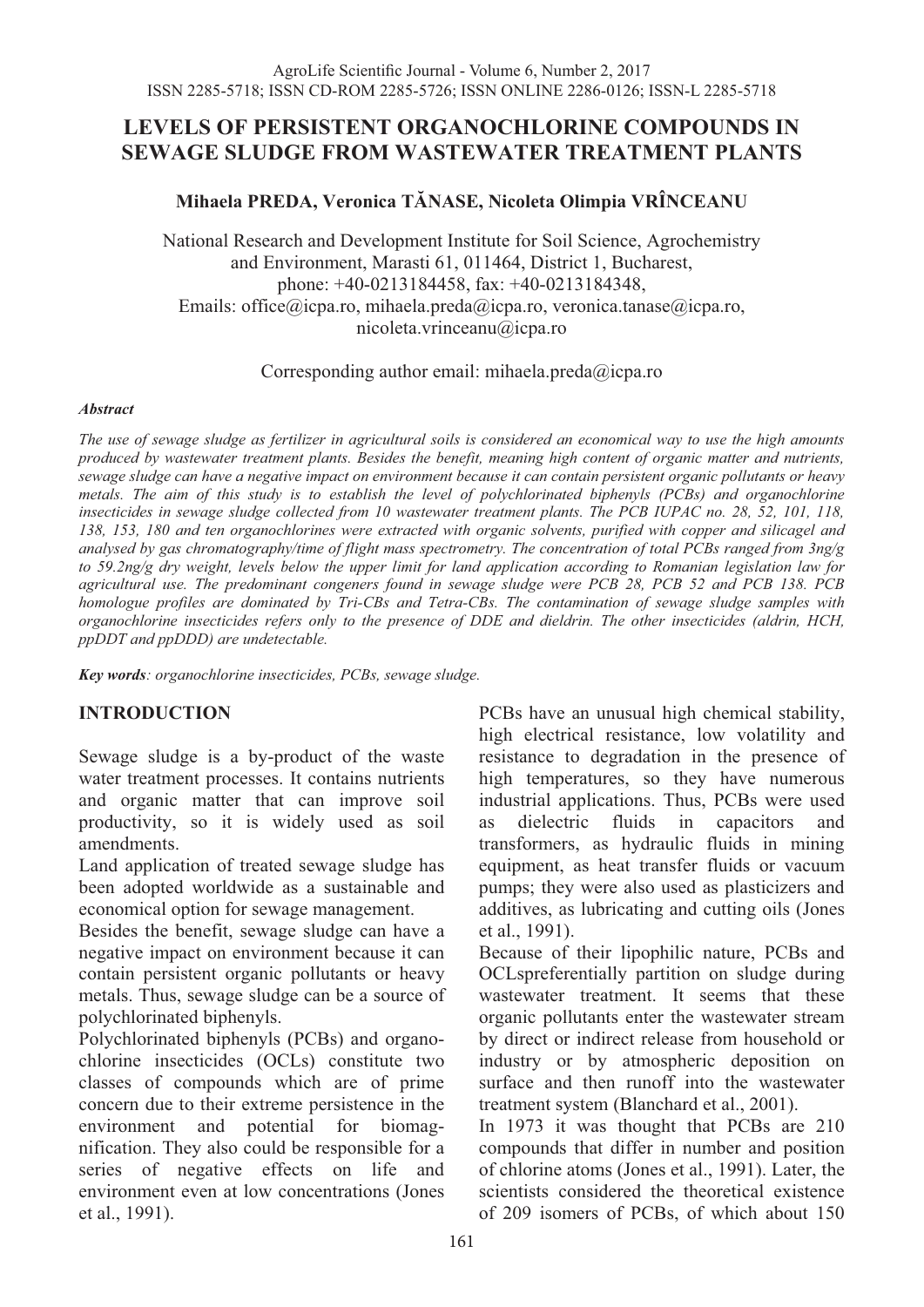was found in the environment (Larsen and Bowardt, 1993).

PCB isomers have different toxicities. Nonortho substituted PCBs (IUPAC no. 77, 81, 126 and 169) belong to the group with the highest toxicity, the mono-ortho substituted (60, 105, 110, 114, 118, 156, 157, 167) are moderately toxic, while the remaining 197 are relatively nontoxic (Soniassy et al., 1994). Among these congeners, 12 have similar toxicity to that of dioxins (PCDD/Fs) and to avoid the complexity involved in the determination, 7 indicator have been selected to monitor PCBs (PCB with IUPAC no. 28, 52, 101, 118, 138, 153, 180).

Of the large number of insecticidal compunds produced, the HCH isomer, lindane  $(\gamma$ -hexachlorocyclohexane), aldrin, dieldrin, and dichlorodipheniltrichloroethane (DDT isomers and metabolites) have been those most frequently detected in environmental samples (Babish et al., 1981) although these residues have declined in recent years as a result of legislative proscription of their use. Due to these properties PCBs and part of OCLs were included on the list of Priority Organic Pollutants (POPs), adopted at Stochkolm Convention in 2001.

The occurence of PCBs in waste waters may arise from a number of sources, both industrial and domestic (Lester, 1983), including aqueous effluents from transformer and capacitormanufacturing, investment cating plants, waste paper recyclingoperations (McIntyre and Lester, 1984). One of the first reports of PCBs in sludge was of six USA sewage sludges (Bergh and Peoples, 1977). The concentration are very high compared with another studies, about 756000 ng/g, probably because at that time, PCBs were still commonly used (Clarke et al., 2010).

In 1990s, the concentrations of PCBs in sludges were declining and were often below 1000 ng/g. For example, italian sludges analysed had PCB concentration between 210 and 1010 ng/g (Ottaviani et al., 1993).

By the new millenium, the concentration of PCBs in sewage sludge had decreased to 500ng/g. For example, in a survey of Canadian sludges PCBs were not detected in any of the samples (Bright and Healey, 2003). A survey of Spanish sludges from twenty waste water plants reprted low PCB concentration ranging between 3 and 60  $\mu$ g/kg (Abad et al., 2005).

This is below the European recommended limit of 800 µg/kg. In fact, all European studies had concentrations lower than the European contaminant limit.

Regarding OCLs, theymay enter the waste water treatment plants process from industrial discharge or as a component of urban runoff or drainage into the system. However, little researh has been carried out to investigate the environmental pathways and source of these compounds in sludge. Clarke et al. in 2010 considered that the most iluminating work was a study by Nylund etal., in 1997 that measured the concentration of organic contaminants in sewage sludge during a dry and rainy period. They found that the concentrations of DDT increased from 39  $\mu$ g/kg in a dry period to 68 g/kg in a wet period and suggested that atmospheric deposition facilitates the movement of this pesticides to the wastewater treatment plants. This suggests that a significant portion of DDT are either washed out of the atmosphere with rain or rainfall washes out pesticide residues from the urban environment. The concentration of lindane was not significantly different between the two periods (8.7 and  $7.8 \mu g/kg$ ) which suggests that precipitations does not play an important role in the movement of lindane. Also, it was reported that  $67\pm10\%$  of lindane can be effectively removed by wastewater because it has a higher vapour pressure so it could be volatilised particularly in an aeration basin of an activated sludge (Kipopoulou et al., 2004).

Another study was developed by McIntyre and Lester in 1984 in UK.They reported the following concentration: lindan - 340 ng/g; aldrin - 30 ng/g; and dieldrin:- 500 ng/g.Also, in an analysis of digested sludge from fourteen UK waste water treatment plants, HCH, HCB, endosulfan, DDT, DDE, DDD and chlordan were often below the detectable limit (Stevans et al., 2003). The concentration of two of the compounds above the detection limit were HCB and DDE. This observation is related to declining use of OCLs in Europe. HCB, like other chlorobenzenes, has industrial applications, which may account for its continuing presence in all the samples (Clarke et al., 2010).

Another report of sewage sludge analysed for OCLs came from data collected from 31 waste water plants from China. Concentration of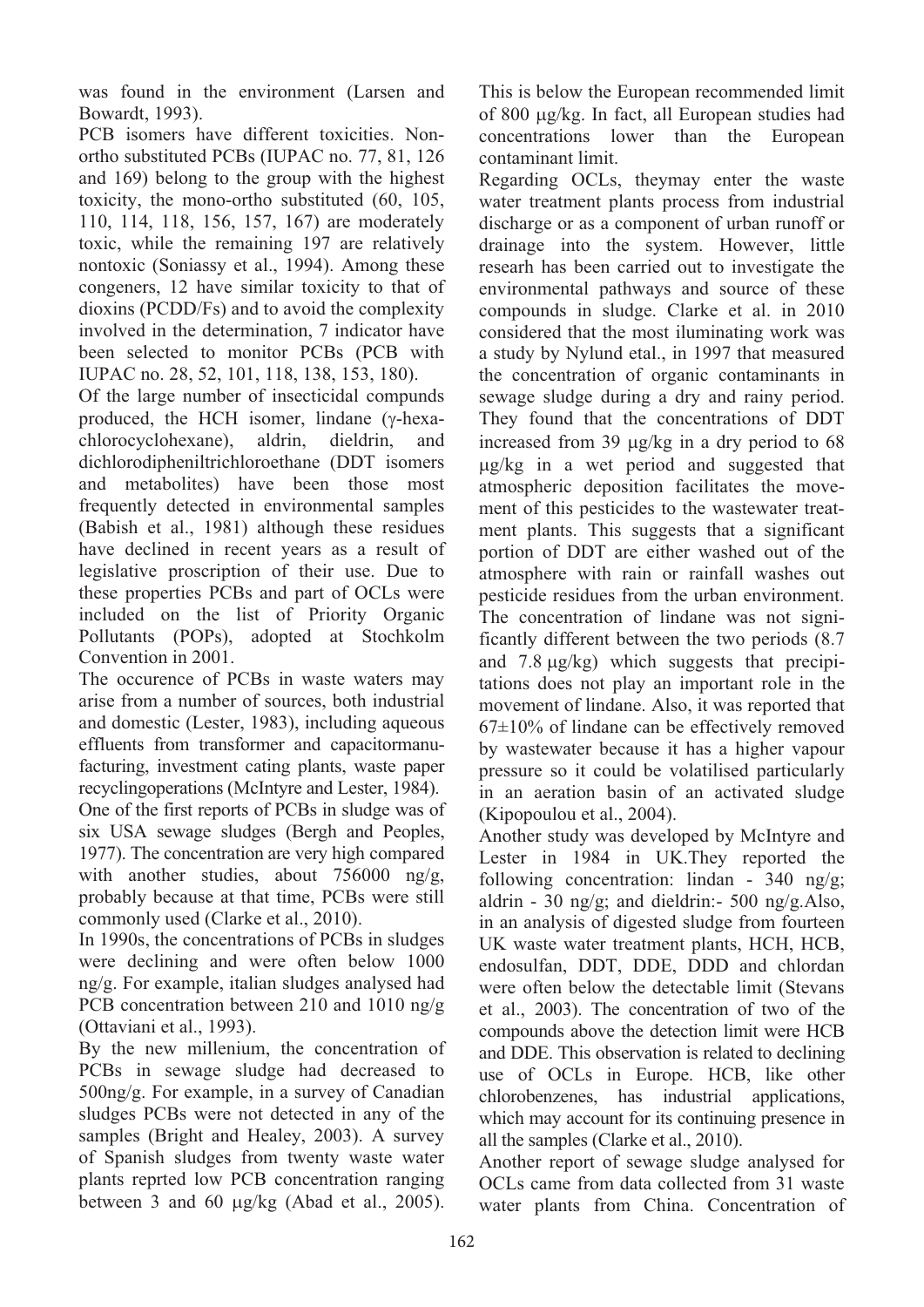HCH (all four isomers) were not regularly detected and the concentration was below limit of detection for all isomers (Wang et al., 2007). The presence of DDT was detected frequently and HCB was detected in all samples. The source of DDT may be diclofol which is still used in China, and HCB is associated with the production of pentachloronitrobenzene (Wang et al., 2007).

# **MATERIALS AND METHODS**

Thesewage sludge samples were collected from 10 wastewater plants situated in urban and industrialized areas. From each plants were collected ten treated sewage sludge samples. Because both PCBs and OCLs are lipophilic compounds, their adsorption on solid particles depends on organic matter. Thus, an important propertie who has to be determined is organic carbon which has high values ranged between 19,2% and 30%. pH range between 5.4 and 7.2. Samples were packed in aluminium foil and directly delivered to the laboratory and stored in a refrigerator. The determination of the PCBs (IUPAC no. 28, 52, 101, 118, 138, 153 and 180) and OCLs  $(\alpha, \beta, \gamma, \delta$ -HCH, aldrin, dieldrin, pp DDE, ppDDT, ppDDD) were performed according with SR EN 15308 and EPA 8081, respectively.

10 g of air-dried sample was mixed with anhydrous sodium sulphate, placed in extraction thimble and Soxhlet extracted for a minimum of 100 extraction cycles with approximately 150 ml acetone/hexane mixture. Acetone is removed with water and organic extract is reduced to an appropriate volume.

The extract clean-up is a very important step and involved purification with copper (to remove sulfur), sulfuric acid (to remove lipids). The resulting extract is separated on silicagel column and it is divided in two fractions. The first fraction contain PCBs, aldrin and DDT, and the second fraction contains HCH and dieldrin. The final extract is injected in a gas chromatograf coupled with time of flight mass spectrometer.

Separation and identification of the target compounds were performed with an Agilent 7890A gas chromatograph coupled with a timeof-flight mass spectrometer  $TruTOF<sup>TM</sup>HT$ .

This system operate with a non-polar stationary phase cappillary column (DB-5MS with 60 m x 0.25 mm x 0.25  $\mu$ m) with programmed temperature (from 100°C to 330°C with rature (from 100°C to 330°C with 20°C/minute).

The injector and transfer line temperatures were 250°C and 270°C, respectively. The carrier gas was helium 6.0 at 1ml/min. Injection volume was 1ul in splitless mode. HRMS was operated in selected ion monitoring (SIM) mode. The calibration curve is made from at least five standard solutions with equidistant concentrations.

All solvents are high purity grade for chromatographycompliyng with SR EN 15308 and EPA 8081.

Quality control is assured through the use of a certified reference material (LG6184). All samples are analyzed in three replicates and to avoid the contamination, a blank is running parallel with the samples. The blank shall be less than 50% of the lowest reporting limit. Also, before extraction, Soxhlet equipment were washed for 6 hours with 250 ml hexane.

# **RESULTS AND DISCUSSIONS**

The analytical results of PCBs concentration in sewage sludge samples collected from wastewater plants (W) are presented below (Table 1). The total concentration of PCBs ranged from 3 ng/g to 59.2 ng/g.

The highest levels were detected at W5, were all isomers are presents, suggesting a possible industrial effluent discharge source. According to Romanian Regulation (Order no. 344/2004) PCBs levels should be less than 0.8mg/kg dry weight for agricultural use. We have to mention that, from all PCB compounds, in this study were quantified only seven.

Regarding the isomers concentration, it can be observed that trichloro- and tetrachlorobiphenyls (PCB 28 and PCB 52) are the most dominant (21.8% - 46.8% for PCB 28 and 20.7% - 53.3% for PCB 52). Contribution of pentachlorobiphenyls (PCB 101 and PCB 118) at total concentration is less than 17% and hexachlorobiphenyls (PCB 138 and PCB 153) represents less than 25% from total concentration of PCBs.

The higher concentration of PCB 180 (isomer with seven chlorine atoms) is 5.2 ng/g and it was detected in W5 (Figure 1).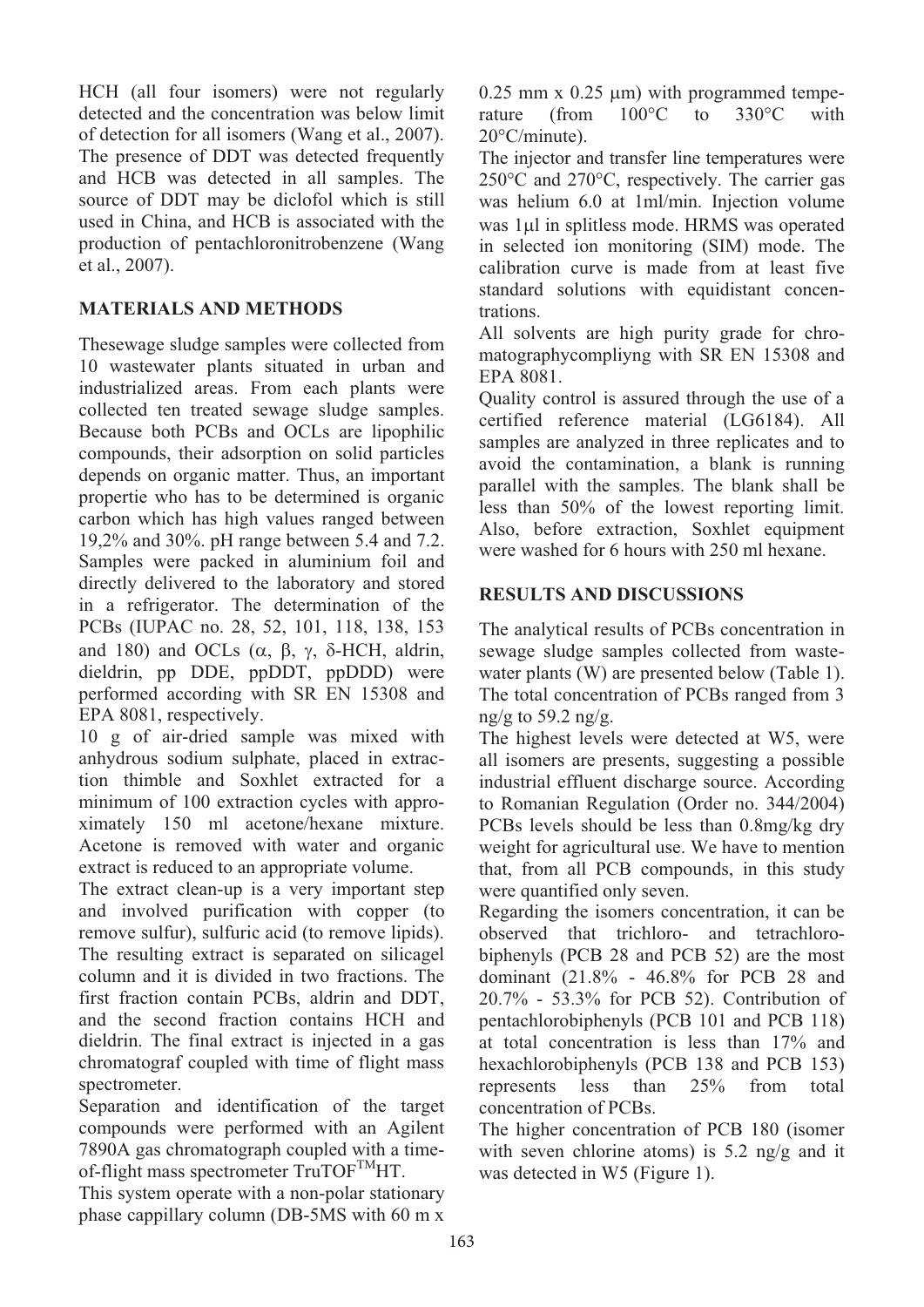| PCB congener     | W1   | W <sub>2</sub> | W <sub>3</sub> | W <sub>4</sub> | W <sub>5</sub> | W <sub>6</sub> | W <sub>7</sub> | W <sub>8</sub>           | W9   | W10 |
|------------------|------|----------------|----------------|----------------|----------------|----------------|----------------|--------------------------|------|-----|
| <b>PCB 28</b>    | 5.8  | 2.8            | 3.8            | 8.9            | 15.4           | 2.3            | 1.4            | 1.4                      | 3.4  | 2.8 |
| <b>PCB 52</b>    | 6.5  | 2.7            | 4.3            | 5.8            | 21.6           | 2.1            | 2.6            | 1.6                      | 3.4  | 2.4 |
| <b>PCB 101</b>   | 1.5  | 1.7            | 1.6            | 1.2            | 5.8            | 0.3            | 0.8            | $\overline{\phantom{a}}$ | 1.9  | 0.8 |
| <b>PCB 118</b>   |      | 0.4            |                | 0.1            | 0.4            |                |                |                          | 0.3  | -   |
| <b>PCB 138</b>   | 0.6  | 1.9            |                | 1.5            | 2.6            | 0.8            | 0.7            |                          | 1.6  | 0.3 |
| <b>PCB 153</b>   | 0.8  | 1.1            |                | 0.6            | 8.2            | 0.6            | 0.4            |                          | 1.4  | 0.6 |
| <b>PCB 180</b>   | 1.3  | 2.4            |                | 0.9            | 5.2            | 0.2            | 0.5            |                          | 1.3  | 0.2 |
| <b>Total PCB</b> | 16.5 | 13             | 9.7            | 19             | 59.2           | 6.3            | 6.4            | 3                        | 13.3 | 7.1 |

Table 1. Mean concentration (ng/g) of PCBs in sludge from waste water plants (W)

Similar concentration were reported in sludge in Beijing were the isomers concentration ranged between 7.5-19.4 ng/g (Guo Li et al., 2009).

Another studies gave contents between 0.19 ng/g and 72.5ng/g (Souze Pereira and Kuch, 2005).

The concentrations founded in this study are lower than those founded in Germany were the PCBs concentration range between 60 ng/g and 212 ng/g (Lindholm-Lehto et al., 2016). Regarding the profiles of PCB isomers, this study indicate similar results with those obtained by the researchers from Valencia who also observed that PCBs in sludge samples were dominated by low chlorinated compounds (Gomez-Rico et al., 2007).



Figure 1. PCB homologue profiles of the sewage sludge samples

Regarding the contamination of sewage sludge with organochlorine insecticides it can be observed that HCH isomers, aldrin, ppDDD and ppDDTare not detectable in all samples. Dieldrin was found sporadically only in two samples with concentrations  $26 \text{ ng/g}$ , respectively 28 ng/g. ppDDE contaminate 4 samples with concentrations ranged between 18 ng/g and 56 ng/g.

Total DDT is a sum of ppDDE, ppDDD and ppDDT, so it is reasonable to assume that the contribution of total DDT is comprised of ppDDE.

The presence of DDE in sewage sludge samples may be connected to breakdown of DDT to DDE in environment (Figure 2).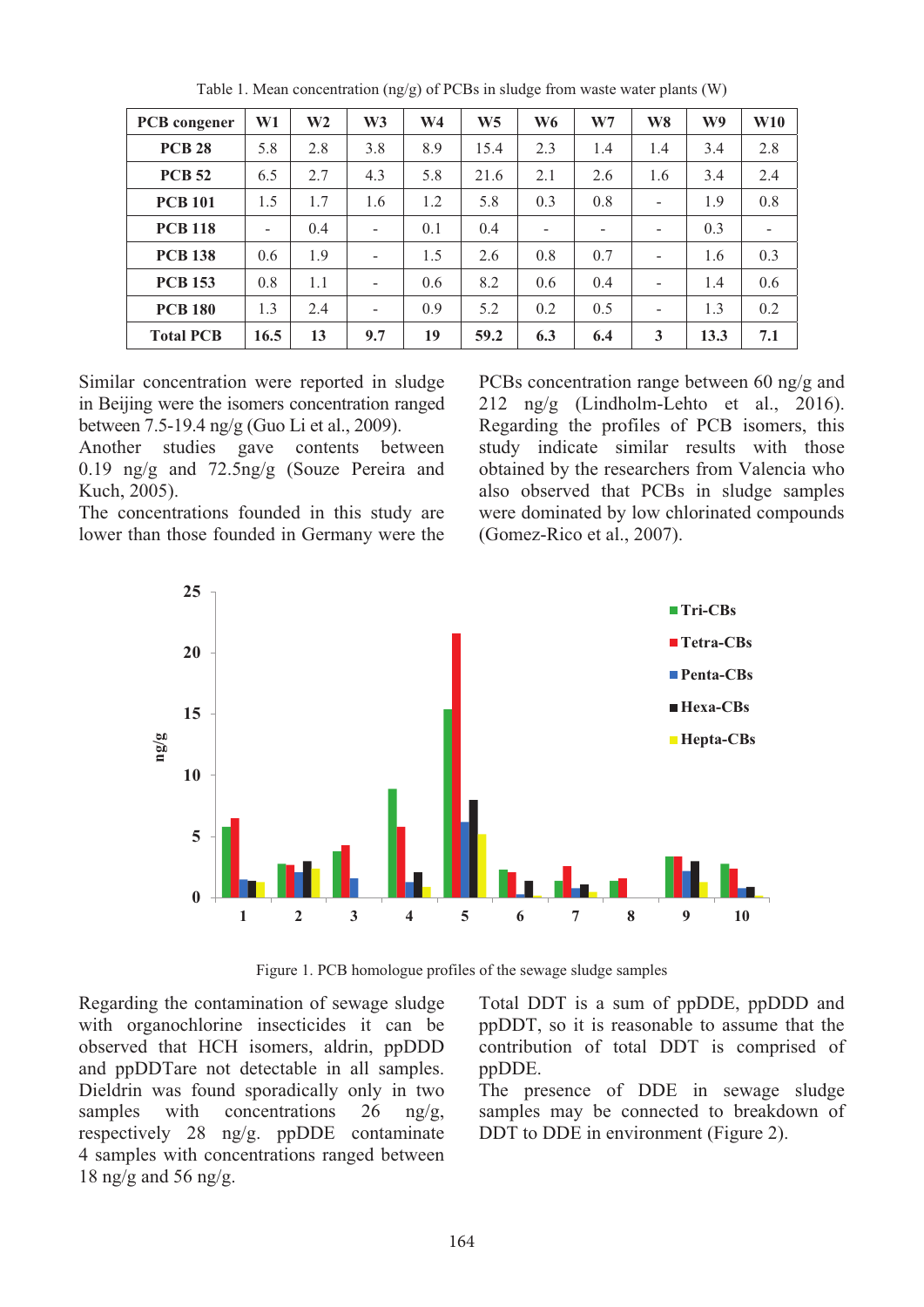

Figure 2. Distribution of organochlorine insecticides in sewage sludge samples

#### **CONCLUSIONS**

The present sudy indicate a low contamination of sewage sludge with PCBs and organochlorine insecticide.

PCB homologue profiles are dominated by trichloro biphenyls (PCB 28) and tetrachloro biphenyls (PCB 52).

HCH isomers, aldrin, pp DDT and pp DDD were not detected in any sewage sludge samples, instead DDE contaminate 4 samples.

The presence of pp DDE is connected with breakdown of pp DDT. Dieldrin was only sporadically detected.

The presence of these organic pollutants in sewage sludge samples, even at low levels, draws attention to the necessity of monitoring its content in sludge in order to avoid contamination of land and to assure human and environmental safety.

#### **REFERENCES**

- Abad E., Martinez K., Planas C., Palacios O., Caixach J., Rivera J.,. 2005. Priority organic pollutant assessment of sludges for agricultural purposes. Chemosphere, 61, p. 1358-1369.
- Babish J.G., Lisk D.J., Stoewsand G.S., Wilkinson C., 1981. Organic Toxicants and Pathogens in Sewage Sludge and their Environmental Effects. Cornell University, Special Report No. 42, 5 pp.
- Bergh A.K., Peoples R.S., 1977. Distribution of polychlorinated biphenyls in a municipal waste water treatment plant and environs. Sci. Total Environ. 8 (3), p. 197-204.
- Blanchard M., Teil M.J., Ollivon D., Garban B., Chesterikoff C., Chevreuil M., 2001. Origin and distribution of polyaromatic hydrocarbons and polychloro biphenyls in the urban effluents to waste water treatment plants of the Paris area (France). Water Research, 35(15),p. 3679-3687.
- Bright D.A., Healey N., 2003. Contaminant risks from biosolids land application: contemporary organic contaminant levels in digested sewages ludge from five treatment plants in Greater Vancouver. British Columbi. Environ. Pollut., 126,p. 39-49.
- Clarke B.O., Porter N.A., Marriott P. J., Blackbeard J.R., 2010. Investigating the levels and trends of organochlorine pesticides and polychlorinated organochlorine pesticides and biphenyl in sewages ludge. Environment International 36, p. 323-329.
- Gomez-Rico M.F., Font R., Aracil I., Fullana A., 2007. Analysis of organic pollutants in sewages ludge from the Valencian community (Spain). Environmental Contamination and Toxicology, 52 (3), p. 306-316.
- Guo L., Zhang B., Xiao K., Zhang Q., Zheng M., 2009. Levels and distributions of polychlorinated biphenyls in sewages ludge of urban waste water treatment plants. Journal of Environmental Sciences, 21, p. 468-473.
- Jones K.C., Burnett V., Duarte-Davidson R. and Waterhouse K.S., 1991.PCBs in the Environment. Chemistry in Britain, 27, p. 435-438.
- Kipopoulou A.M., Zouboulis A., Samara C., Kouimtzis T., 2004. The fate of lindane in the conventional activated sludge treatment process. Chemosphere, 55,p. 81-91.
- Larsen B. and Bowardt S., 1993. HRGC Separation of PCB Congeners. The State-of-the-Art. Fifteenth International Symposium on Cappilarry Chromatography, Riva del Garda, Italy, vol. 1, p. 503-511.
- Lester J.N., 1983. Presence of Organic Micropollutants in Sewage Sludges, Paper presented at the 3rd International Symposium on Processing and Use of Sewage Sludge, Department of the